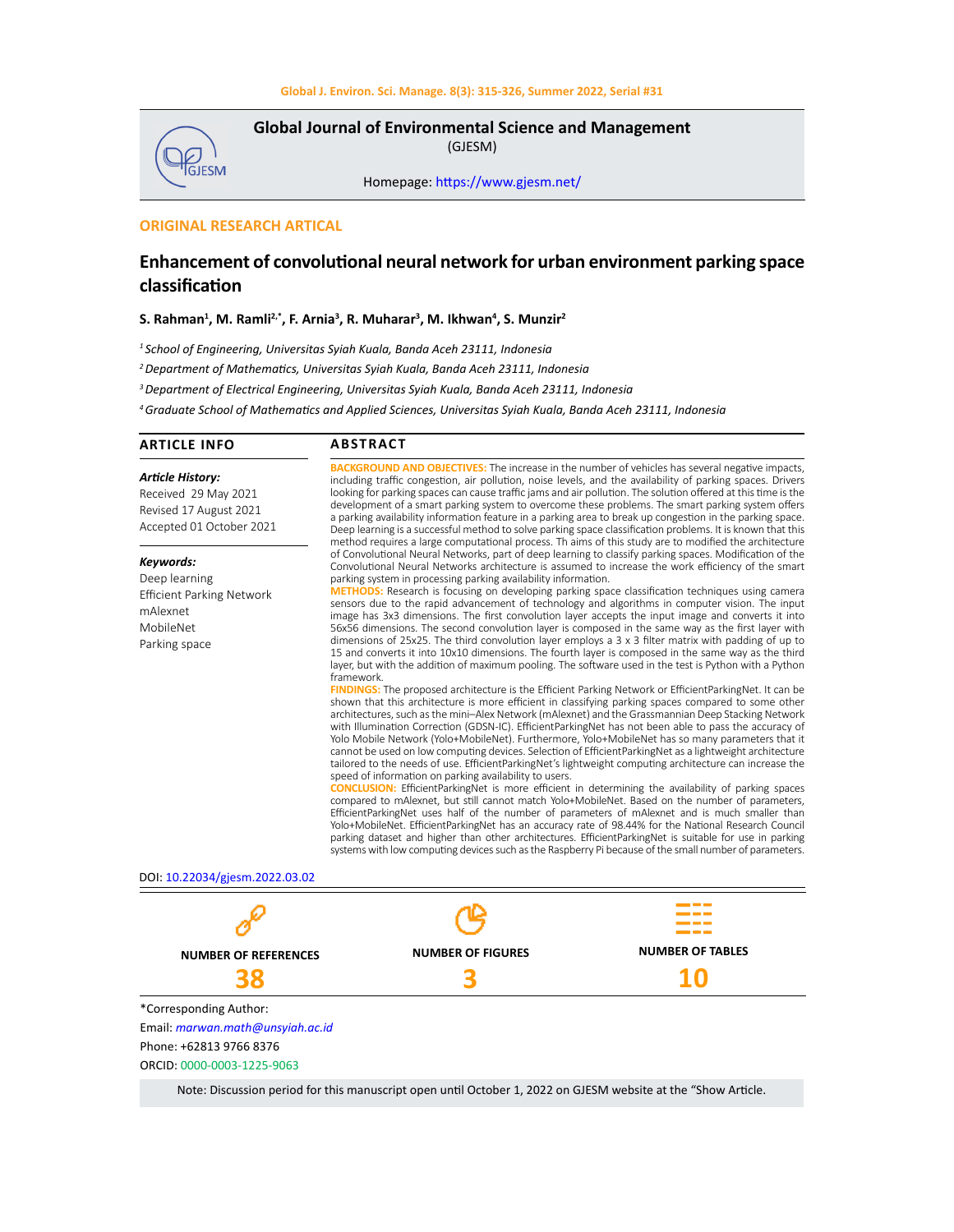### **INTRODUCTION**

Environmental problems often occur in big cities due to urbanization, such as land insecurity, worsening water quality, excessive air pollution, noise, and the problems of waste disposal (Uttara *et al*[., 2012\)](#page-10-0). One of the factors causing this problem is vehicles. The increasing number of vehicles can cause air pollution, noise, lack of parking areas, traffic jams, and increased fuel use. Vehicle exhaust is the main source of anthropogenic carbon dioxide  $(CO<sub>2</sub>)$  in the metropolis that is dangerous to public health ([Uttara](#page-10-0) *et al*., 2012). Emissions and the use of vehicle fuels have also increased ([Sukarno](#page-10-0) *et al*., 2016). Urban planning used to solve various problems in big cities by integrating information technology and communication (ICT) and the internet of things (IoT) technology is called smart cities. Smart parking systems are part of a smart city. Smart parking systems can help drivers avoid traffic jams, use less efficient fuel, avoid vehicle queues, panic, and minimize pollution. Bura *et al*[. \(2018\)](#page-10-0) stated that 30% of traffic jams are caused by drivers searching for a parking area. Smart parking systems can give direction to vehicles to parking spaces based on the type of vehicle, the appropriate rate, and the available space by selecting the closest route in a short time (Ikhwan *et al*[., 2017\).](#page-10-0) Based on the technology, smart parking systems have been developed based on agent-based, fuzzy systems, wireless sensors, global positioning systems (GPS) and computer-based ([Mahmud](#page-10-0) *et al*[., 2013\).](#page-10-0) Much research has been developed to improve the reliability of smart parking systems. Some studies related to smart parking systems includes detection of parking space availability, parking meters, integrated vehicle development, simulation and analysis of parking data, and competition in booking available parking spaces. Most implementations of smart parking are focused on sensing technology and mobile application development (Lin *et al*[., 2017\)](#page-10-0). One smart camera can monitor multiple parking spaces simultaneously at a lower cost compared to the cost of installing and maintaining sensors in each parking space [\(Amato](#page-10-0) *et al.*, 2017). Detection of parking spaces' availability is an important part of a smart parking system. It can provide information to drivers in parking spaces about availability for vehicle parking. Detection of parking spaces by using computer vision has been widely developed, including the detection of parking spaces by using image subtraction ([Chiang and](#page-10-0)  [Knoblock, 2013\),](#page-10-0) marking in the parking area ([Rahman](#page-10-0) 

*et al*[., 2020a; Zhang](#page-10-0) *et al*., 2018), adaptive approach to space constraint with cube [\(Masmoudi and Wali,](#page-10-0) [2019](#page-10-0)), using feature recognition algorithms such as deep learning [\(Amato](#page-10-0) *et al*., 2017) and many others. Deep learning is very effective in solving computer vision problems. Convolutional Neural Network (CNN) is a part of deep learning. It is often used to classify objects in an image [\(Krizhevsky](#page-10-0) *et al*., 2012). Some researchers have built CNN models to classify objects in images. CNN model is also known as the pre-trained CNN. Some well-known and widely developed pretrained CNN such as Alexnet [\(Krizhevsky](#page-10-0) *et al*., 2012), VGGNet [\(Simonyan and Zisserman, 2014\)](#page-10-0), GoogleNet ([Szegedy](#page-10-0) *et al*., 2015), Resnet (He *et al*[., 2016\),](#page-10-0) MobileNetV2 ([Sandler](#page-10-0) *et al*., 2018), and ShuffleNet (Ma *et al*[., 2018\),](#page-10-0) managed to classify objects well. Pre-trained CNN is designed to classify 1000 objects in an image dataset with high computational and large storage space. For fewer class cases, the researchers exploit CNN, such as transfer learning ([Hussain](#page-10-0) *et al.*, [2018](#page-10-0)), fine-tuning or pruning (Li *et al*[., 2016\)](#page-10-0) towards pre-trained CNNs or creating a new CNN architecture. The first CNN models developed specifically to identify parking space availability were mAlexnet and mLenet (Amato *et al*[., 2016;](#page-10-0) 2017). mAlexnet and mLenet are named based on their names, namely Alexnet ([Krizhevsky](#page-10-0) *et al*., 2012) and Lenet (LeCun *et al*[., 1998\),](#page-10-0) which are the prunings of the two architectures. mAlexnet has a greater level of accuracy than 90% in classifying PKLot and CNRPark+EXT datasets, and this is better than mLenet. It is known that mAlexnet and Alexnet have the same level of accuracy in several experiments, with a difference of accuracy of 1% (Amato *et al*[., 2017\).](#page-10-0) However, if it is measured from the average level of accuracy, mAlexnet is still lower than Alexnet. Increasing the size of the kernel at the convolutional layer of mAlexnet ([Rahman](#page-10-0) *et al*., 2020b) and the activation function of ReLu to LeakyReLu can improve the accuracy of mAlexnet ([Rahman](#page-10-0) *et al*., [2021](#page-10-0)) on CNRPark A and CNRPark B data. By increasing the kernel size, the number of parameters used will increase. An increasing number of parameters can cause a time increase in training and testing. In this case, CNRPark A and CNRPark B are sub-datasets of CNRPark+EXT. Therefore, an efficient CNN model needs to be developed to increase the accuracy and speed of parking space classification. These quantities are important parts of the smart parking system. In terms of speed, mAlexnet is better than Alexnet in the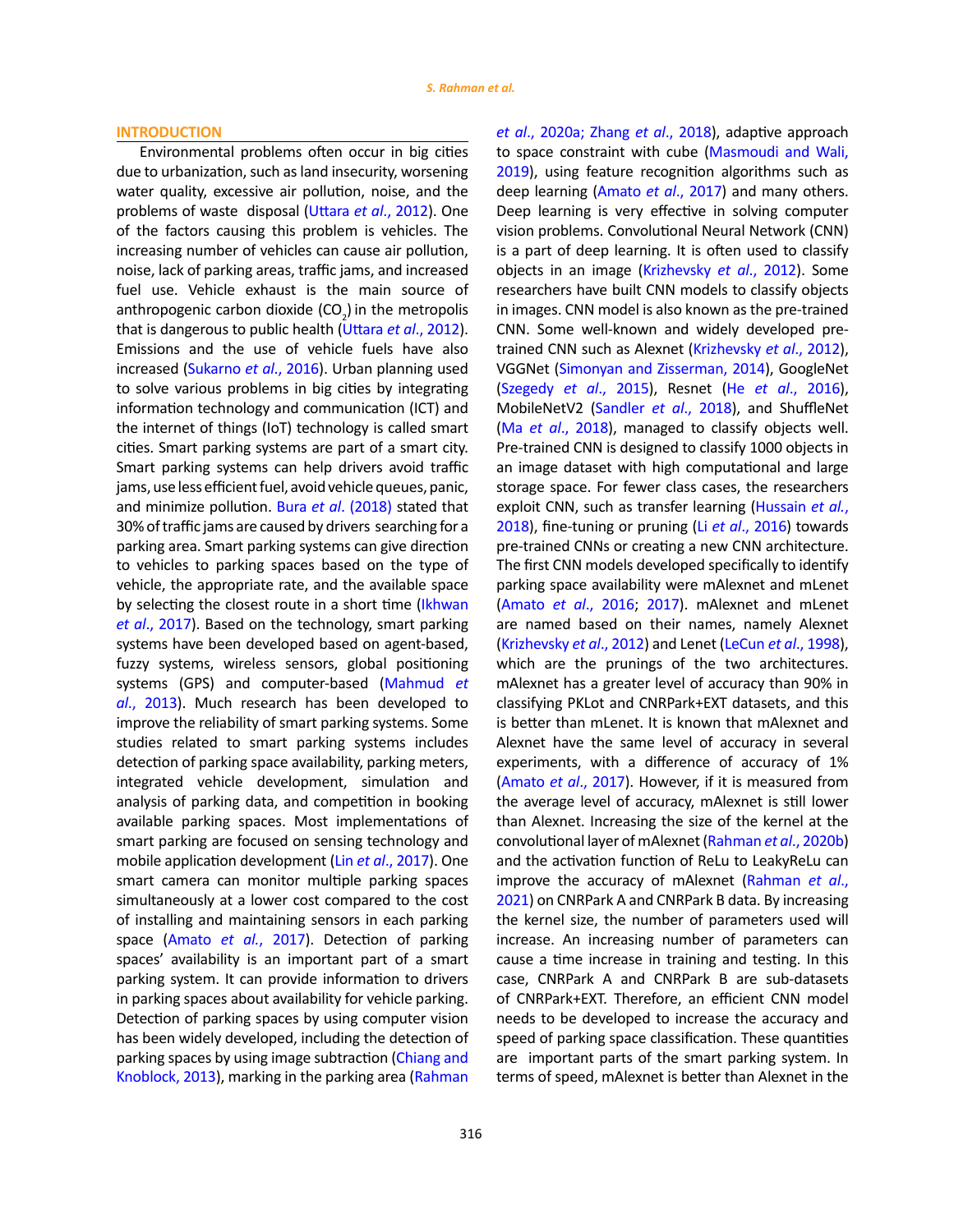### *Global J. Environ. Sci. Manage., 8(3): 315-326, Summer 2022*

| Methods                        | Dataset                  | Accuracy           | References                   |
|--------------------------------|--------------------------|--------------------|------------------------------|
| mAlexnet                       | <b>PKLot and CNRPark</b> | $>90\%$            | Amato et al., 2017           |
| Background subtraction and SVM | <b>PKLot and CNRPark</b> | Avg Acuracy 96.53% | Varghese and Sreelekha, 2019 |
| <b>Yolo and MobileNet</b>      | CNRPark+EXT              | 99%                | Chen <i>et al.</i> , 2020    |
| GDSN-IC                        | CNRPark+EXT              | 97.10%             | Connie et al., 2021          |

Table 1: The Summary of vision-based methods for parking space classification Table 1: The Summary of vision-based methods for parking space classification

training and testing process. CNN architecture training is a large computational process and can take a long time [\(de Gusmao](#page-10-0) *et al*., 2016). As a result, some researchers focused on speeding up CNN's training time ([van](#page-10-0)  Grinsven *et al*[., 2016; Yamanaka](#page-10-0) *et al*., 2017; Zhang *et al*[., 2019\)](#page-10-0). Meanwhile, the speed of testing is needed to support real-time information systems. mAlexnet has a speed of 15 seconds in detecting parking spaces on a real-time camera using a Raspberry Pi 3b. The number of parameters of mAlexnet is approximately 1/1340 of the total Alexnet parameters, so it can be applied to low computing devices such as the Raspberry Pi (Amato *et al*[., 2017\).](#page-10-0) The CNN architecture proposed in this study is expected to be excellent in accuracy and speed compared to other architectures that have been developed in previous research. This architecture is built by creating a new, better architecture in terms of accuracy and speed. The dataset used for CNN testing is CNRPark-EXT taken from 10 different cameras. The study aims to modify the architecture of Convolutional Neural Networks, part of deep learning, to classify parking spaces. Modification of the Convolutional Neural Networks architecture is assumed to increase the work efficiency of the smart parking system in processing parking availability information. This study is simulated at the Modeling and Simulation Laboratory, Department of Mathematics, Syiah Kuala University, Indonesia in 2021.

### **MATERIALS AND METHODS**

Many researchers are interested in developing a parking system that can be managed by using a smart system. Detection of parking space generally uses two technologies, namely sensor-based and visionbased. The development of technology and algorithms in computer vision has made researchers focus on developing parking space classification techniques using camera sensors. Researchers consider the use of computer vision to be more efficient than using sensors. A camera can monitor multiple parking spaces simultaneously. Computer vision-based parking space detection has been developed using the use of color histograms and Harris corner detection [\(True, 2007\)](#page-10-0), 3D parking lot models (Huang *et al*[., 2013\)](#page-10-0), and the use of background subtraction with a combination of several classification techniques [\(del Postigo](#page-10-0) *et al*., [2015; Màrmol and Sevillano, 2016\),](#page-10-0) deep learning, and more. Deep learning becomes one of the solutions used to solve classification problems in computer vision. mAlexNet was first used to classify parking spaces by using CNN [\(Amato](#page-10-0) *et al*., 2017). mAlexnet outperforms Support Vector Machine (SVM) accuracy-wise ([de](#page-10-0) Almeida *et al*[., 2015\)](#page-10-0) on PKLot dataset. mAlexnet is designed for low computing devices by simplifying the Alexnet architecture. mAlexnet has 45,000 parameters, which is about 1/1340 parameters of Alexnet, so it can be run on a Raspberry Pi. However, the accuracy level of mAlexnet's for classifying parking spaces needs to be improved. Recently, several methods have been developed by researchers to improve the classification accuracy of mAlexnet. These methods include R-CNN (Sairam *et al.*[, 2020\), B](#page-10-0)ag of Features [\(Varghese and](#page-10-0) [Sreelekha, 2019\)](#page-10-0), Yolo+MobileNet (Chen *et al*[., 2020\),](#page-10-0) and GDSN-IC [\(Connie](#page-10-0) *et al*., 2021), as presented in Table 1.

Table 1 shows that Yolo+mobilnet succeeded in increasing the accuracy level in parking space classification to 99%. However, the number of parameters used is around 4 million parameters. This is higher than mAlexnet, which only uses approximately 45,000 parameters. The more parameters used, the greater the computational process gets. As a result, it takes time to classify parking spaces. Parking space classification requires high speed to provide real-time information to parking users. Fine-tuning is a way to increase the accuracy of mAlexnet. Fine-tuning mAlexnet by changing the filter size in the first layer has succeeded in increasing the level of accuracy ([Rahman](#page-10-0) *et al*[., 2020b\).](#page-10-0) Furthermore, changing the ReLu activation function to LeakyReLu at each convolution layer can also increase the accuracy level ([Rahman](#page-10-0) *et al*[., 2021\).](#page-10-0) Increasing the accuracy level by finetuning mAlexnet has not been optimal. Therefore, an architecture with a high level of classification accuracy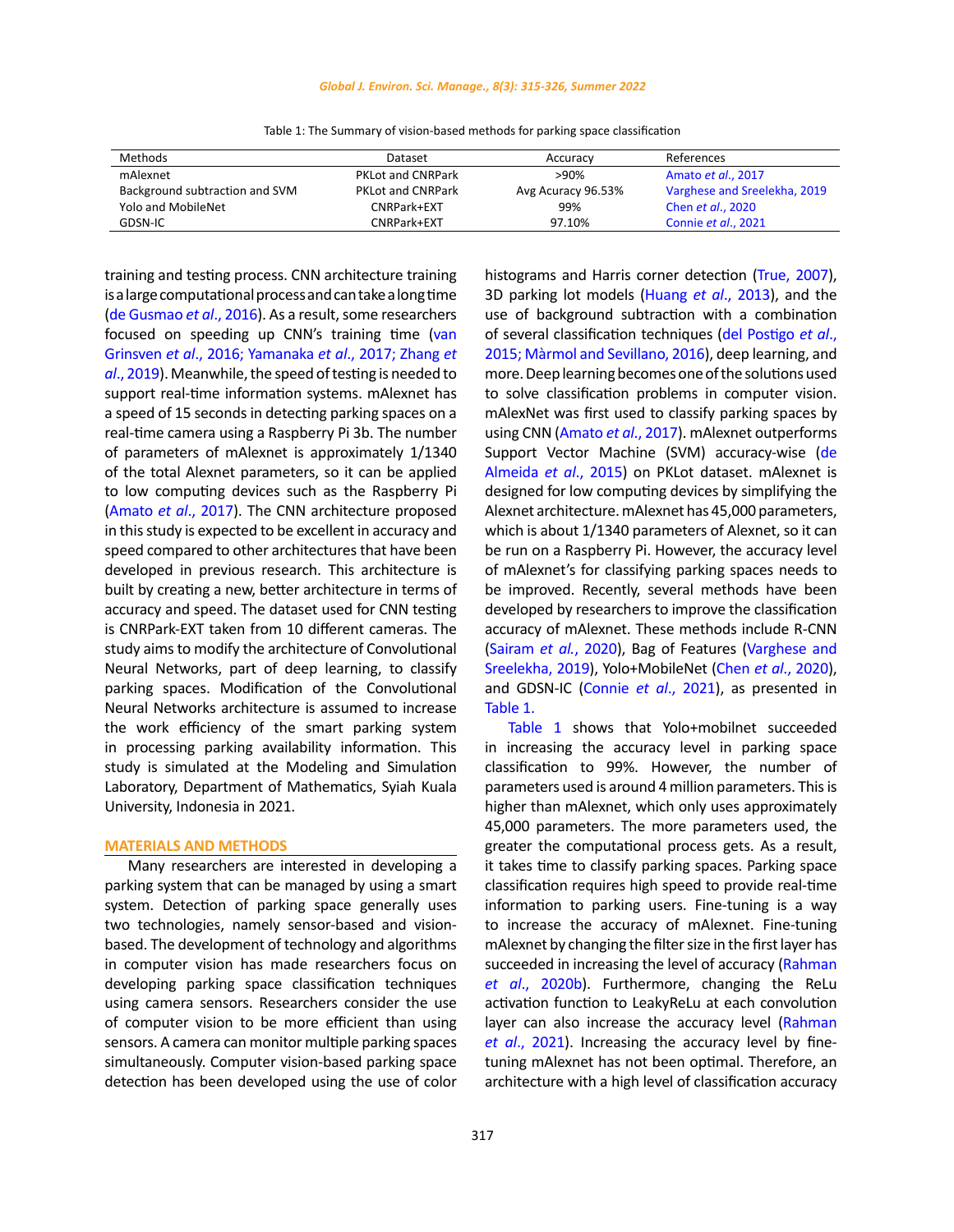#### *Parking space classification*



Activation Function Comparison

 $\blacklozenge$  ReLU ELU  $\blacktriangle$  Leaky ReLU  $\times$  Tanh Fig. 1: Comparison of the activation function

and a small number of parameters to produce an efficient architecture is necessary. This study discusses the architecture in question by combining CNN parameters such as convolution layer, kernel, padding, stride, activation function, and fully-connected. Setting CNN parameters in the right order gives good results ([Skourt](#page-10-0) *et al.*, 2021).

### *CNN architecture for parking space classification*

The characteristics of an efficient CNN architecture are balanced convolution on each channel, takes the cost of convolution groups into account, reduces the degree of fragmentation, and reduces element-based operations (Ma *et al*[., 2018\)](#page-10-0). The CNN architecture for parking space classification developed here is called EfficientParkingNet. This architecture is the development of mAlexnet, with added convolution and LeakyReLu used as an activation function. Similar to mAlexnet, EfficientParkingNet does not have branches, it only consists of one channel. In addition, EfficientParkingNet also has a small degree of fragmentation so that the processing cost of each convolution layer is quite low. The use of LeakyReLu as an activation function on mAlexnet can increase the accuracy rate by 0.57% in the CNRPark B subdataset [\(Rahman](#page-10-0) *et al*., 2021). CNRPark B is a small part of the CNRPark+EXT dataset (Amato *et al*[., 2017\).](#page-10-0) The results of the comparison of the activation function on mAlexnet are presented in Fig. 1. LeakyRelu is a better activation function compared to other activation functions as shown in Fig. 1. Based on the number of iterations, Leaky Relu managed to get high accuracy. Leaky Relu succeeded in increasing the accuracy of mAlexnet starting from the 30th iteration, and the value continued to increase to 97.70%.

EfficientParkingNet uses LeakyRelu on each convolution layer. Filter size on each convolution layer uses a filter matrix of 3 x 3 to reduce the number of parameters used. EfficientParkingNet has four convolution layers. This layer is deeper than mAlexnet, which consists of only three layers. The EfficientParkingNet architecture is presented in [Fig. 2.](#page-4-0)

The EfficientParkingNet architecture has four convolution layers as shown in [Fig. 2.](#page-4-0) The input image with a size of 224 x 224 is entered in the first convolution layer. In this case, the first convolution layer uses a filter matrix of 3 x 3, padding 4, and the number of filters 30, followed by the activation functions LeakyRelu, Local Response Normalization (LRN), and Maximum Pooling (MaxPooling) with a filter matrix with padding 2. The second convolution layer has the same composition as the first layer. The third convolution layer uses a filter matrix 3 x 3 with padding of 2 as much as 15, followed by the LeakyRelu activation function, and LRN. The fourth layer has the same composition as the third layer with added MaxPooling. The results of the fourth layer are sent to fully-connected by the platten process. The fully connected (FC1) output has 48 classes with a LeakyReLu activation function and the second fully connected (FC2) has a class binary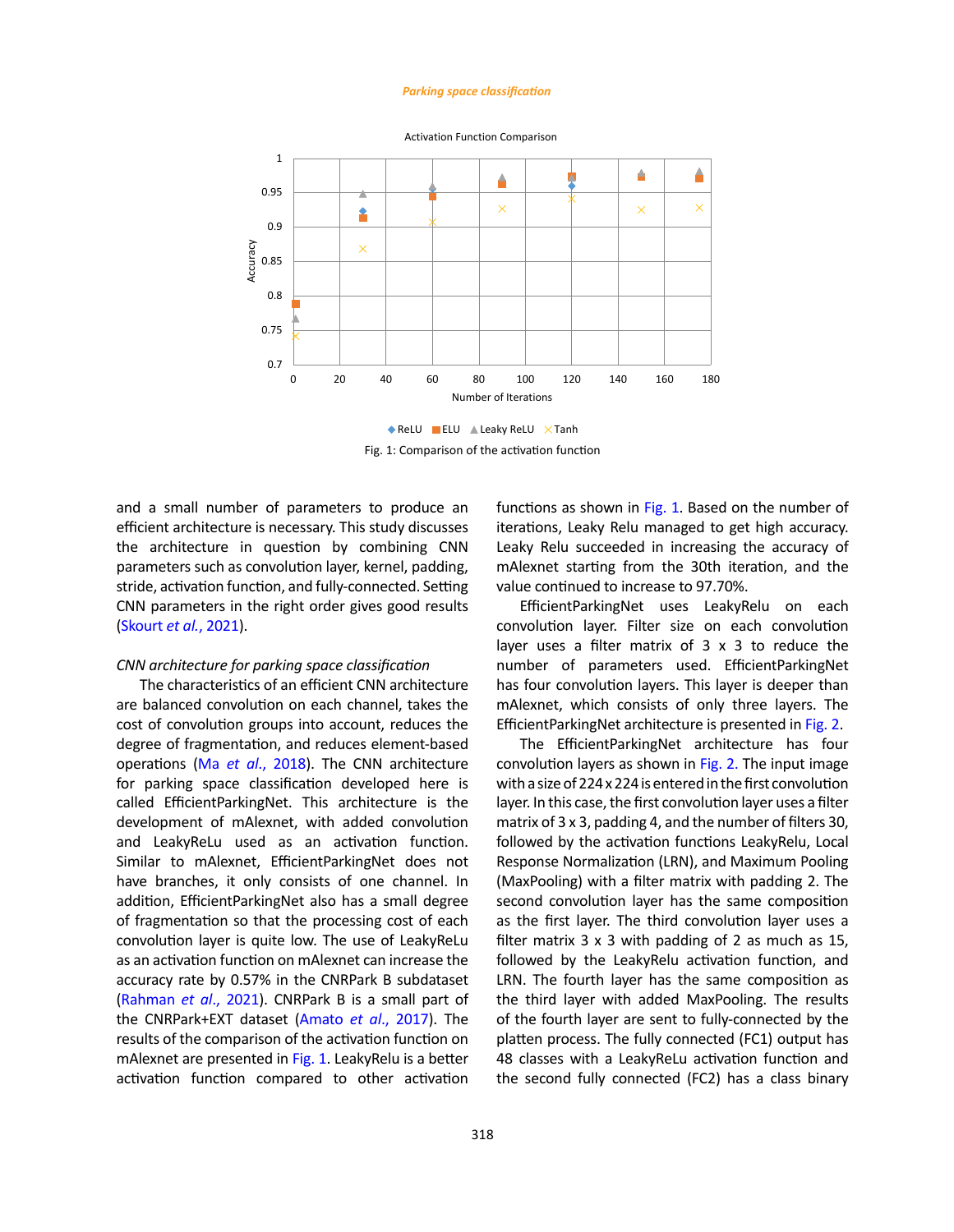<span id="page-4-0"></span>

Fig. 2: EfficientParkingNet architecture

using Eq. 1.

$$
P_{-}C = ((F_{Size} - N) + 1) \times N_{-}F, \qquad (1)
$$

the number of filters. To determine the number of  $\tau$ P\_C,  $F_{\text{Size}}$ , N and N\_F states the number of P\_C, P\_<sub>Size</sub>, in and in\_r states the number of the cameras. CNKPark was taken in suriny weather<br>parameters in convolution layer, the filter size used, conditions, while CNR-EXT was taken in three weather parameters in the Fully Connected layer, using Eq. 2. parameters in the Fully Connected layer, using Eq. 2.

$$
P_{Fc} = Cl \times Pl + 1 \times Cl,
$$
 (2) f

Connected layer, *Cl* is the number of output Current neural network to be classified. Testing was carried  $\frac{1}{2}$  Next, Activation Shape calculated using Eq. 3. Layer, and *Pl* is the number of output Previous Layer. Out on mAlexnet using the CNRPark+EXT and PKLo Where,  $P_{f_{\text{max}}}$  is the number of parameters in Fully

$$
O_{width} = \frac{W - F + 2*P}{S} + 1,\tag{3}
$$

Where,  $O_{\text{-width'}}$  W, F, p and s represents output *Dataset and tools* stride value. stride value. witch, v<sub>-width</sub>, v<sub>, 1</sub>, p and 3 represents barpart width, tensor size, filtersize, number of padding and

# *Dataset and tools Dataset and tools*

to increase the accuracy of parking space classification

output and a softmax activation function. The number in the CNRPark+EXT dataset. CNRPark+EXT consists of parameters in the convolution layer is determined of CNRPark taken from the parking area of CNR<br>Second in the City of Disc Italy CNBPark accepts output and a softmax activation function. The number <br>on the CNRPark+EXT+ CNRPark+EXT+CNRPark+EXT+EXT+EXT+EXT+EXT+EXT+EXT+E0nsists of parameters in the convolution layer is determined of CNRPark taken from the parking area of CNR of parameters in the convolution layer is determined using the fallen from the paramgement of entries with a Lea<br>using Eq. 1. The City of Pisa, Italy. CNRPark consists  $P\_ C = ((F_{Size} - N) + 1) \times N\_ F$ , (1) with two cameras, A and B. CNR-EXT consists of 4,081 parameters in convolution layer, the filter size used, conditions, while CNR-EXT was taken in three weather the number of channels in the previous layer and conditions, namely sunny, rainy and cloudy. In this case, parameters in the runy connected layer, using Eq. 2. Thus two groups, namely hee and busy, busy contains<br>images of a parking space containing vehicles, and<br> $P_1 = G_1 \times P_1 + 1 \times G_2$ Various image sizes were converted to a size or 224 x<br>Where, P<sub>—Fc</sub> is the number of parameters in Fully 224. These images are the input for the Convolutional Next, Activation Shape calculated using Eq. 3. The part of datasets. mAlexnet succeeded in classifying the PKLot Where  $S$   $\begin{bmatrix} 1 & 1 \\ 2 & 3 \end{bmatrix}$  for the contract of particle of particle in the parameters of padding and the present of particle in the parameters of  $\begin{bmatrix} 1 & 2 \\ 2 & 3 \end{bmatrix}$  and the present of particle in the prese dataset, mAlexnet has succeeded in detecting parking Dataset and tools example and the spaces with a low level of accuracy. Classification of The EfficientParkingNet architecture was developed<br>
CNRPark+EXT dataset becomes the focus of this study. spaces captured with two cameras, A and B. CNR-EXT consists of 4,081 full images and 144,965 image area of CNR Research in the City of Pisa, Italy. CNRPark consists of 242 full images and 12,584 image classification in the CNRPark+EXT dataset. CNRPark+EXT consists of CNRPark taken from the parking Therefore, EfficientParkingNet is focused on increasing the number of channels in the previous layer and conditions, namely sunny, rainy and cloudy. In this case, of parameters in the convolution in the convolution is determined using Eq. 1.<br>of 242 full images and 12,584 image spaces captured full images and 144,965 image spaces captured with the number of filters. To determine the number of the entire CNRPark+EXT dataset is cut off and grouped  $P_{Fc} = CL \times Pl + 1 \times Cl,$  (2) free contains images of an empty parking space. The Where, P<sub>rec</sub> is the number of parameters in Fully Connected layer, *Cl* is the number of output Current neural network to be classified. Testing was carried  $\frac{1}{2}$  and  $\frac{1}{2}$  are  $\frac{1}{2}$ . the accuracy rate reached 97.71%, and the average<br>Where, O. W. F, p and s represents output width, accuracy rate russ OF 70% (Appetential 2007). With Layer, and PI is the number of output Previous Layer. *out on mAlexnet using the CNRPark+EXT and PKLot* + 1, (3) accuracy rate of 96.77%, for the CNRPark+EXT dataset width, tensor size, filtersize, number of padding and the CNRPark+EXT dataset has bigger resistance than nine cameras. CNRPark was taken in sunny weather into two groups, namely free and busy. Busy contains various image sizes were converted to a size of 224 x accuracy rate was 95.70% (Amato *et al*., 2017). With PKLot in parking space classification. The CNRPark+EXT CNRPark+EXT dataset becomes the focus of this study.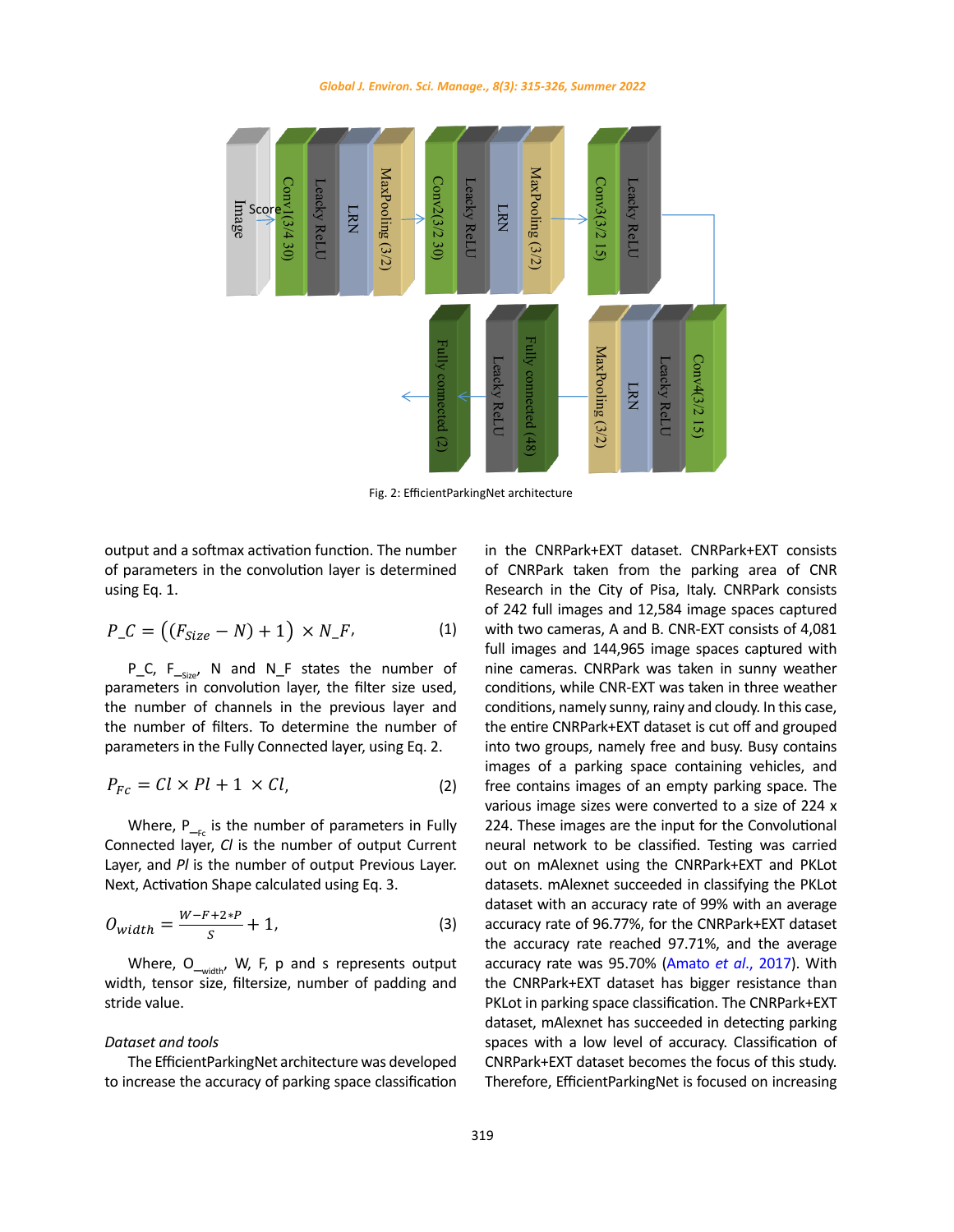### *S. Rahman et al.*

| Subset                   | <b>Empty slots</b> | Filled slots | Total  |
|--------------------------|--------------------|--------------|--------|
| <b>CNRPark A</b>         | 2549               | 3622         | 6171   |
| <b>CNRPark B</b>         | 1632               | 4781         | 6413   |
| <b>CNRPark</b>           | 4181               | 8403         | 12584  |
| <b>CNRPark-EXT Train</b> | 46877              | 47616        | 94493  |
| CNRPark-EXT Train C1 C8  | 21769              | 16784        | 38553  |
| <b>CNRPark-EXT Test</b>  | 13589              | 18276        | 31825  |
| CNRPark+EXT              | 65658              | 79307        | 144965 |

Table 2: Dataset details used as training and test data Table 2: Dataset details used as training and test data

the accuracy level for tCNRPark+EXT dataset with fewer parameters than mAlexnet. The dataset sharing scheme for training and testing is the same as mAlexnet. In this case the test is added by dividing the CNRPark+EXT data into 2 (two) parts, namely 80% for training and 20% for randomly selected tests. Details of the data used are presented in Table 2. Testing is done by using a computer with the following specifications: 4 GigaByte RAM, Processor Intel(R) core i3-2120 @3.30GHz 3.30GHz, 64-bit operating system. The software used in the test is python with a Python framework.

### **RESULTS AND DISCUSSION**

The CNRPark+EXT dataset as test data is used to compare the performance of EfficientParkingNet to mAlexnet. The tests were carried out based on mAlexnet test scheme. In this case, 3 (three) test schemes were carried out, namely CNRPark, CNRPark-EXT Train C1-C8, and CNRPark+EXT Train as training data. Each test schema uses CNRPark\_EXT TEST as test data. The test results are presented in [Table 3.](#page-6-0)

Based on [Table 3,](#page-6-0) it can be seen that EfficientParkingNet's accuracy level is better than each test scheme. EfficientParkingNet is better in the CNRPark dataset by 0.35%,CNRPark+EXT TRAIN C1-C8 excels by 0.97%, and CNRPark+EXT TRAIN is the best by 0.84%. The average accuracy rate of mAlexnet is 95.70% and EfficientParkingNet is 96.42%. EfficientParkingNet's accuracy level is higher with an average of 0.72% compared to mAlexnet's. The low accuracy level is caused by differences between training and the test data, called overfitting or the training data, it does not represent all the underfitting test data (Gavrilov *et al*[., 2018\). T](#page-10-0)he first test with CNRPark training data and CNRPark-EXT TEST test data shows a low accuracy rate of 93.87%. It is because the training data does not represent the features in the test data. CNRPark was taken from two cameras, namely A and B in sunny weather while CNRPark-EXT TEST was taken from 10 different cameras which were collected randomly under various weather conditions. The difference in weather, location and less training data compared to test data cause overfitting and underfitting. Overfitting and underfitting cause a lower level of validation accuracy in training. This happened in the first test scheme. The comparison results of the training accuracy level and validation accuracy level are presented in [Fig. 3.](#page-6-0)

Based on [Fig. 3,](#page-6-0) it can be seen that there is a difference in accuracy level between training and validation. EffecientParkingNet can study the training dataset, but it cannot recognize the dataset in the test. It is because the difference in features between the training and the test data or the training data does not represent the test data. Hence, designing the dataset is needed to represent all the locations and cameras contained in the CNRPark+EXT dataset. In the implementation of a parking area, an application must be able to classify parking spaces simultaneously. Splitting datasets and training sub-datasets to recognize other sub-datasets is not a solution at the same time. In this study, all the CNRPark+EXT datasets are used and divided randomly. They are 80% for training data and 20% for validation test data. The use of all data is expected to represent the actual state of the parking system in real-time. The test results for the dataset are presented in [Table 4.](#page-7-0)

Based on [Table 3](#page-6-0), it can be seen that mAlexnet has a better ability to recognize the CNRPark+EXT train dataset compared to other datasets. Furthermore, based on [Table 4](#page-7-0), the accuracy rate of mAlexnet reaches 98.13% in classifying the CNRPark+EXT dataset. EfficientParkingNet has an accuracy rate of 98.44% or 0.31%. It is better than mAlexnet. Some tests show that EffecientParkingNet is better than mAlexnet. Besides mAlexnet, the results of EfficientParkingNet are also compared with previous studies based on the data used. The results of the comparison of several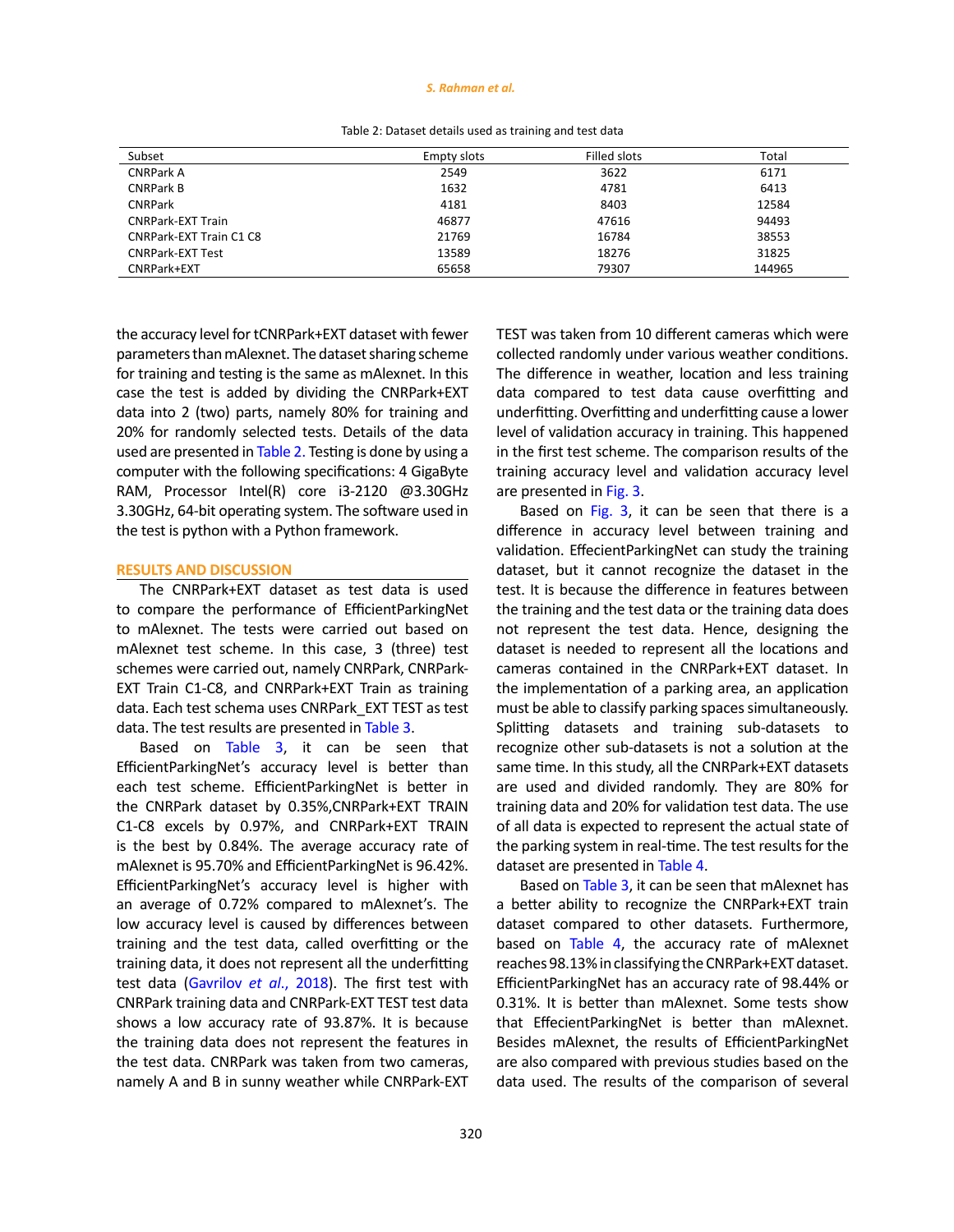### *Global J. Environ. Sci. Manage., 8(3): 315-326, Summer 2022*

<span id="page-6-0"></span>

|                           | Accuracy rate |                     |  |
|---------------------------|---------------|---------------------|--|
| Data train                | mAlexnet      | EfficientParkingNet |  |
| <b>CNRPark</b>            | 93.52%        | 93.87%              |  |
| CNRPark +EXT TRAIN C1-C8  | 95.88%        | 96.85%              |  |
| <b>CNRPark +EXT TRAIN</b> | 97.70%        | 98.54%              |  |
| Average                   | 95.70%        | 96.42%              |  |



Fig. 3: Training accuracy rate with validation

methods for classifying CNRPark+EXT TEST with CNRPark\_EXT TRAIN C1-C8 training data are presented in [Table 5](#page-7-0).

Based on [Table 5,](#page-7-0) it can be seen that the accuracy level of EffecientParkingNet is better than the two previous studies which classified the sub dataset of CNRPark+EXT Test using CNRPark\_EXT TRAIN C1-C8 training data. Furthermore, several researchers claim to have succeeded in increasing the accuracy level with different testing schemes on the CNRPark+EXT dataset by using the Yolo+MobileNet method (Chen *[et al.,](#page-10-0)* [2020\)](#page-10-0) and GDSN-IC [\(Connie](#page-10-0) *et al*., 2021). The results of the comparison accuracy level of EffecientParking Net with the results of previous studies are in [Table 6.](#page-7-0)

Based on [Table 6,](#page-7-0) it can be seen that EfficientParkingNet is better than mAlexnet and GDSN-IC. Also, it can also be seen that the results of EfficientParkingNet are close to the results of Yolo+MobileNet. Yolo+MobileNet has a large number of parameters, more than 4 million parameters. It causes a large computational process and takes time.

Therefore, Yolo+MobileNet is not suitable to be used on low-computing devices such as the Raspberry Pi. EfficientParkingNet has a number of parameters of 22.0000 or (half of) the number of parameters of mAlexnet. EfficientParkingNet is more suitable for use on low computing devices. The comparison of the number of parameters is presented in [Table 7](#page-7-0).

Based on [Table 7](#page-7-0), it can be seen that EfficientParkingNet has fewer parameters than the other two methods. The number of mAlexnet parameters is 1/1340 of Alexnet parameters ([Amato](#page-10-0) *et al*[., 2017\).](#page-10-0) The number of parameters of Alexnet is 61 million, so the number of parameters of mAlexnet is 45,522. By using equation 1 and equation 2, the number of parameters of mAlexnet is determined to be 32,648 parameters. [Tables 8](#page-7-0) and 9 show the number of parameters and activation shapes calculated using Eqs. 1 to 3 for mAlexnet, and EfficientParkingNet, either manually or using Pytorch Code.

Based on [Tables 8](#page-7-0) and 9, it can be seen that the number of EfficientParkingNet parameters is less than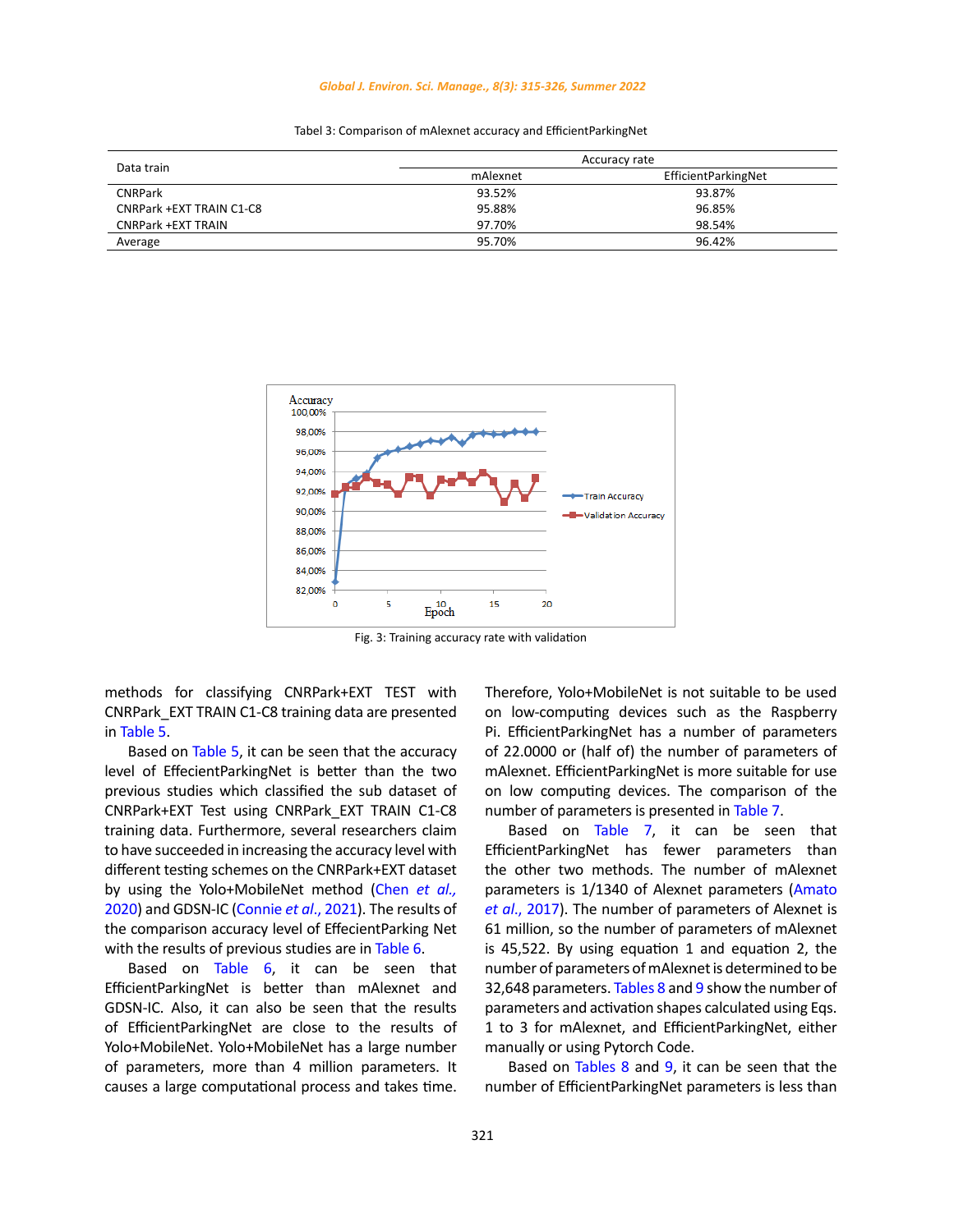### *Parking space classification*

# Table 4: Comparison of the accuracy level all data Table 4: Comparison of the accuracy level all data

<span id="page-7-0"></span>

| Methods             | Accuracy rate |
|---------------------|---------------|
| mAlexnet            | 98.13%        |
| EfficientParkingNet | 98.44%        |

# Table 5: Comparison of CNRPark+EXT test classifications Table 5: Comparison of CNRPark+EXT test classifications

| Arsitecture                | Accuracy Level | References                     |
|----------------------------|----------------|--------------------------------|
| mAlexnet                   | 95.88%         | Amato et al., 2017             |
| background subtraction+SVM | 96.59%         | (Varghese and Sreelekha, 2019) |
| EfficientParkingNet        | 96.85%         | Proposed method                |

# Table 6: Comparison of accuracy of several architectures Table 6: Comparison of accuracy of several architectures

| Methods             | Level of accuracy | References                |  |
|---------------------|-------------------|---------------------------|--|
| mAlexnet            | 98.13%            | Amato et al., 2017        |  |
| Yolo+MobileNet      | 99%               | Chen <i>et al.</i> , 2020 |  |
| GDSN-IC             | 97.10%            | Connie et al., 2021       |  |
| EfficientParkingNet | 98.44%            | Proposed method           |  |

# Table 7: Comparison of the number of parameters Table 7: Comparison of the number of parameters

| Architecture        | Parameters |
|---------------------|------------|
| mAlexnet            | 45K        |
| EfficientParkingNet | 22K        |
| Yolo+MobileNet      | 4M         |

# Table 8: The Number of parameters of mAlexnet Table 8: The Number of parameters of mAlexnet

| Layers           | <b>Activation Shape</b> | <b>Activation Size</b> | Parameters |
|------------------|-------------------------|------------------------|------------|
| Input Layer      | (224, 224, 3)           | 150,528                | 0          |
| Conv1 (11/4 16)  | (54, 54, 16)            | 46,656                 | 5,824      |
| Pooling $(3/2)$  | (26, 26, 16)            | 10,816                 | 0          |
| Conv2 (5/2 20)   | (22, 22, 20)            | 9,680                  | 8,020      |
| Pooling $(3/2)$  | (10, 10, 20)            | 2,000                  | 0          |
| Conv $3(3/2 30)$ | (8,8,30)                | 1,920                  | 5,430      |
| Pooling $(3/2)$  | (3,3,30)                | 270                    | 0          |
| FC1 (48)         | (48,1)                  | 48                     | 13,230     |
| FC2(2)           | (2,1)                   | 2                      | 144        |
| Total            |                         |                        | 32,648     |

mAlexnet parameters. The number of parameters for mAlexnet is 33,000, and for EfficientParkingNet is about 22,000. These parameters determine the file size for each architecture. The smaller the file size, the more efficient the storage space, especially on embedded system devices. [Table 10](#page-8-0) presents the experimental results of the relationship between the number of parameters and file size.

[Table 10](#page-8-0) shows that the file size of Efficient-ParkingNet is smaller than mAlexnet. Based on the calculation results, EfficientParkingNet has a better accuracy level, a smaller number of parameters, and a smaller file size compared to mAlexnet. Therefore, EfficientParkingNet is suitable to be used on low computing devices and embedded systems.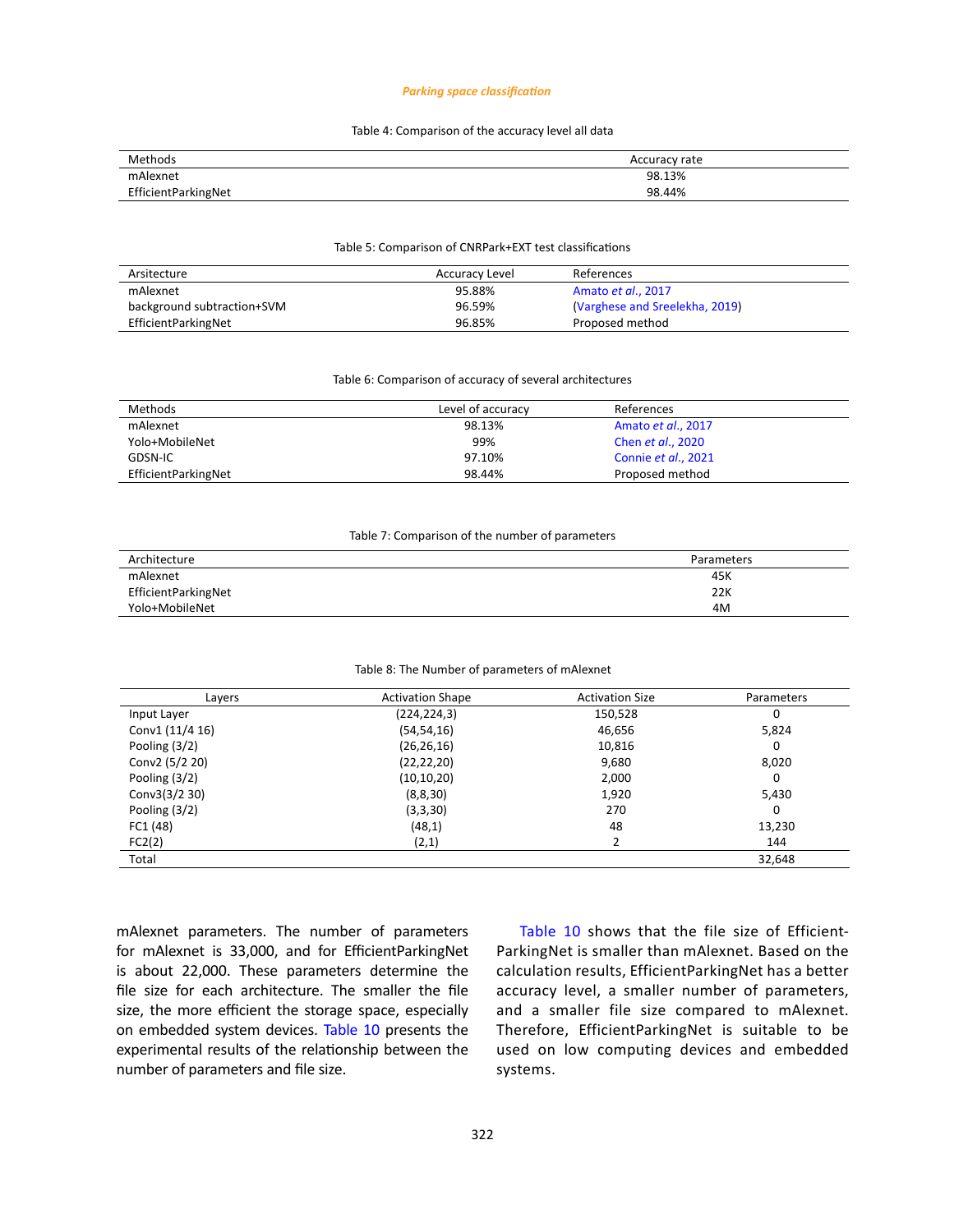### *Global J. Environ. Sci. Manage., 8(3): 315-326, Summer 2022*

<span id="page-8-0"></span>

| Layers          | <b>Activation Shape</b> | <b>Activation Size</b> | Parameters |
|-----------------|-------------------------|------------------------|------------|
| Input Layer     | (224, 224, 3)           | 150,528                | 0          |
| Conv1 (3/4 30)  | (56, 56, 30)            | 94,080                 | 840        |
| Pooling $(3/2)$ | (27, 27, 30)            | 21,870                 | 0          |
| Conv2 (3/2 30)  | (25, 25, 30)            | 18,750                 | 8,130      |
| Pooling $(3/2)$ | (12, 12, 30)            | 4,320                  | 0          |
| Conv3 (3/2 15)  | (10, 10, 15)            | 1,500                  | 4,065      |
| Conv4 (3/2 15)  | (8, 8, 15)              | 960                    | 2,040      |
| Pooling (3/2)   | (3,3,15)                | 135                    | 0          |
| FC1 (48)        | (48,1)                  | 48                     | 6,615      |
| FC2(2)          | (2,1)                   | 2                      | 144        |
| Total           |                         |                        | 21,834     |

Table 9: The Number of parameters of EfficientParkingNet Table 9: The Number of parameters of EfficientParkingNet

Table 10: Comparison of parameters and file size Table 10: Comparison of parameters and file size

| Architecture        | Parameters | File Size |
|---------------------|------------|-----------|
| mAlexnet            | 33K        | 133K      |
| EfficientParkingNet | 22K        | 90K       |

# **CONCLUSION**

The increased number of vehicles resulted in traffic congestion and pollution. As much as 30% of traffic jams are caused by drivers searching for a parking area. Smart parking systems can direct vehicles to parking spaces based on the type of vehicle, the appropriate rate, and the available space by taking the shortest route. A CNN architecture used to detect parking space named EfficientParkingNet has been developed. It is a "small architecture" which is a development of the mAlexnet architecture, with four layers of convolution and LeakyRelu as an activation function. The low level of accuracy is caused by overfitting. Accuracy is also reduced if the training data does not represent all of the underfitting test data, which is caused by the difference between the training data and the test data. Modifications were also made to the distribution of training data and test data. The first test, which used CNRPark training data and CNRPark-EXT TEST test data, yielded a low accuracy rate of 93.87%. This is due to the fact that the training data does not accurately represent the features in the test data. EffecientParkingNet can analyze the training dataset but not recognize it in the dataset test. In this study, all CNRPark+EXT datasets are used and divided at random, with 80% used for training and 20% used for testing. The use of all data is expected to represent the real-time state of the parking system. An increase in the accuracy level of EfficientParkingNet has been seen, bringing it to 98.44%, higher than the accuracy level of mAlexnet. According to recent research, different Yolo+MobileNet testing schemes have been successful in increasing accuracy. Background subtraction plus SVM and GDSN-IC equals Yolo+MobileNet accuracy level. It can also be seen that the results of EfficientParkingNet are close to the results of Yolo+MobileNet. Yolo+MobileNet has a large number of parameters, more than 4 million parameters. It causes a large computational process. Therefore, Yolo+MobileNet is not suitable to be used on low-computing devices such as the Raspberry Pi. The number of parameters in EfficientParkingNet architecture is 22,000 parameters, or 2/3 of the number of mAlexnet parameters and 1/182 of Yolo+MobileNet parameters. Therefore, EfficientParkingNet is suitable to be used on low computing devices such as the Raspberry Pi. It has an impact on the reduction of implementation costs.

# **AUTHOR CONTRIBUTIONS**

S. Rahman performed the literature review, running the model, analyzed and interpreted the data, prepared the manuscript text, and manuscript edition. M. Ramli performed the literature review, running the model, analyzed and interpreted the data, prepared the manuscript text, and manuscript edition. F. Arnia and R. Muharar performed the literature review, prepared numerical code, prepared the manuscript text, and manuscript edition. M. Ikhwan and S.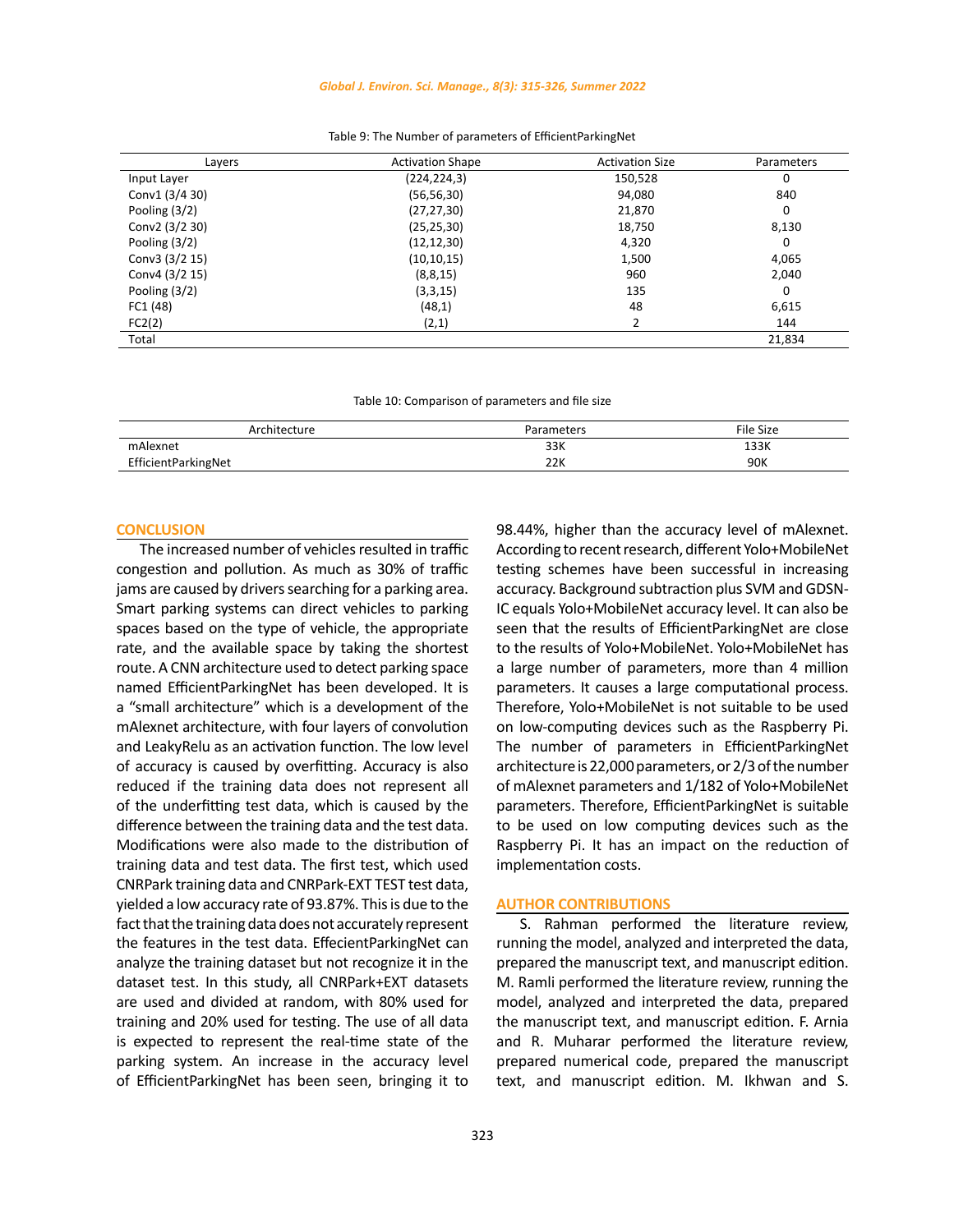Munzir performed the literature review, analyzed and interpreted the data, prepared the manuscript text, and manuscript edition. All authors agreed on the final version of the manuscript.

## **ACKNOWLEDGEMENT**

This study is funded by Professor Research Grant, Universitas Syiah Kuala 2021, with contract number [2/ UN11.2.1/PT.01.03/PNBP/2021].

### **CONFLICT OF INTEREST**

The authors declare no potential conflict of interest regarding the publication of this work. In addition, the ethical issues including plagiarism, informed consent, misconduct, data fabrication and, or falsification, double publication and, or submission, and redundancy have been completely witnessed by the authors.

# **OPEN ACCESS**

This article is licensed under a Creative Commons Attribution 4.0 International License, which permits use, sharing, adaptation, distribution and reproduction in any medium or format, as long as you give appropriate credit to the original author(s) and the source, provide a link to the Creative Commons license, and indicate if changes were made. The images or other third party material in this article are included in the article's Creative Commons license, unless indicated otherwise in a credit line to the material. If material is not included in the article's Creative Commons license and your intended use is not permitted by statutory regulation or exceeds the permitted use, you will need to obtain permission directly from the copyright holder. To view a copy of this license, visit: <http://creativecommons.org/licenses/by/4.0/>

# **PUBLISHER'S NOTE**

GJESM Publisher remains neutral with regard to jurisdictional claims in published maps and institutional afflictions.

### **ABBREVIATIONS**

| Percent                                                           |
|-------------------------------------------------------------------|
| Alex Network, network architecture<br>created by Alex Krizhevsky. |
| The number of output Current Layer                                |
| <b>Convolutional Neural Networks</b>                              |
| Council of National Research                                      |
|                                                                   |

| <b>CNRPark</b>                | <b>CNR Parking dataset</b>                                                                  |
|-------------------------------|---------------------------------------------------------------------------------------------|
| CNRPark-EXT                   | New updated of CNRPark                                                                      |
| CO <sub>2</sub>               | Carbon dioxide                                                                              |
| Conv1, Conv2,<br>Conv3, Conv4 | Fisrt, second, third, and fourth<br>convolution layer, respectively                         |
| ELU                           | Exponential linear unit                                                                     |
| Eq. / Eqs.                    | Equation / equations                                                                        |
| F                             | Filtersize                                                                                  |
| $F_{\text{--Size}}$           | The filter size used                                                                        |
| FC <sub>1</sub>               | The first fully connected                                                                   |
| FC <sub>2</sub>               | The second fully connected                                                                  |
| Fig.                          | Figure                                                                                      |
| GDSN-IC                       | Grassmannian Deep Stacking Network<br>with Illumination Correction                          |
| GoogleNet                     | Network architecture developed by a<br>team at Google                                       |
| GPS                           | Global positioning systems                                                                  |
| ICT                           | Information and Communication<br>Technology                                                 |
| IoT                           | Internet of things                                                                          |
| Lenet                         | LeCun Network, convolutional neural<br>network structure proposed by LeCun<br>et al. (1998) |
| LeakyReLu                     | Leaky rectified linear unit                                                                 |
| LRN                           | Local Response Normalization                                                                |
| MaxPooling                    | Maximum pooling                                                                             |
| mAlexnet                      | mini Alexnet                                                                                |
| mLenet                        | mini Lenet                                                                                  |
| <b>MobileNet</b>              | Mobile Neural Network                                                                       |
| MobileNetV2                   | Version 2 of MobileNet                                                                      |
| Ν                             | The number of channels in the<br>previous layer                                             |
| N F                           | The number of filters                                                                       |
| $O_{_width}$                  | Output width                                                                                |
| р                             | The number of padding                                                                       |
| РC                            | The number of parameters in<br>convolution layer                                            |
| $P_{-\epsilon}$               | The number of parameters in Fully<br>Connected layer                                        |
| PKLot                         | Parking lot databased                                                                       |
| Ρl                            | The number of output Previous Layer                                                         |
| <b>R-CNN</b>                  | <b>Region CNN</b>                                                                           |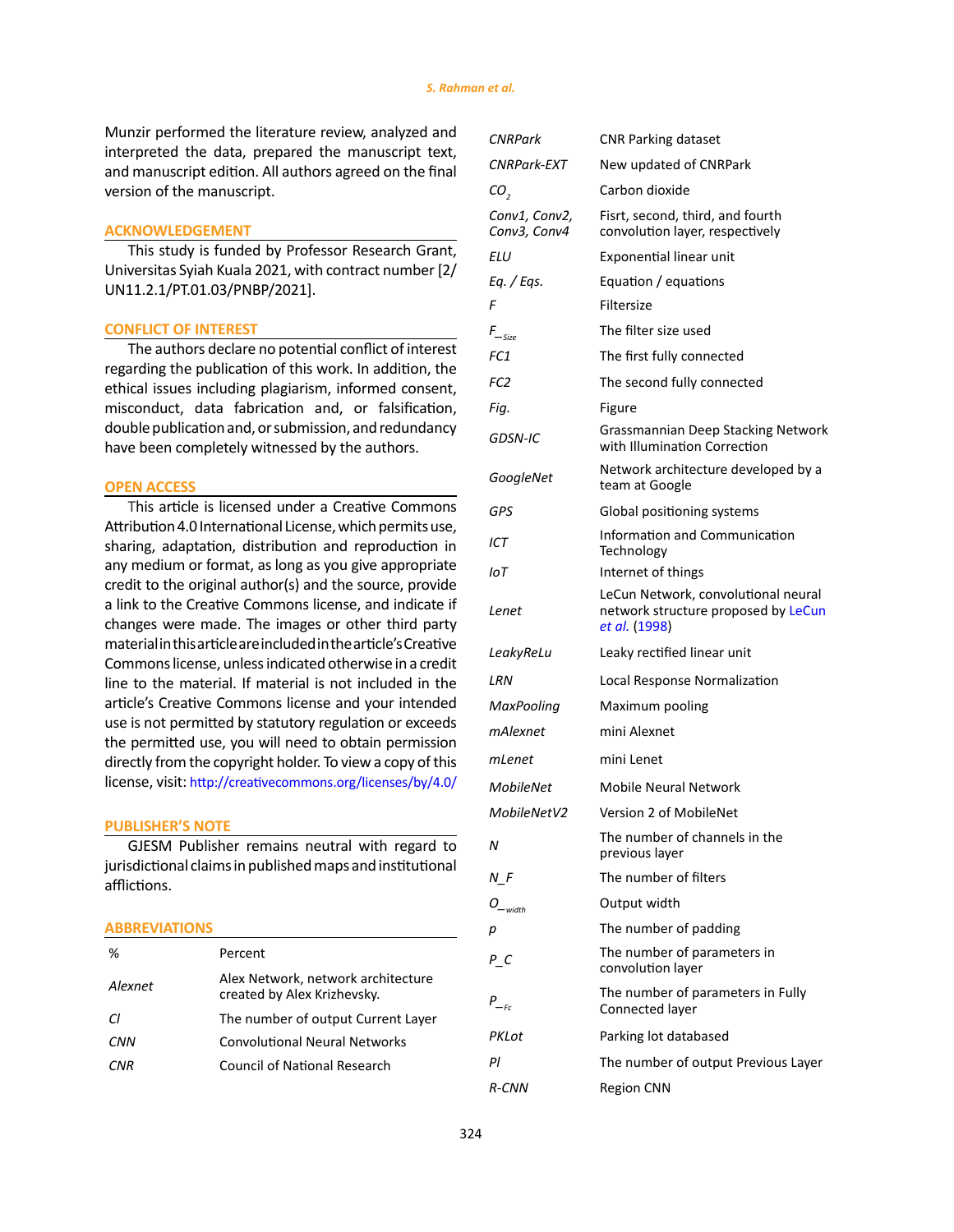<span id="page-10-0"></span>

| Relu       | <b>Rectified linear unit</b>                                                                      |
|------------|---------------------------------------------------------------------------------------------------|
| Resnet     | Residual neural network                                                                           |
| s          | The stride value                                                                                  |
| ShuffleNet | Shuffle Neural Network                                                                            |
| SVM        | Support vector machine                                                                            |
| Tanh       | Hyperbolic tangent                                                                                |
| VGGNet     | Network architecture that invented by<br>VGG (Visual Geometry Group) from<br>University of Oxford |
| w          | Tensor size                                                                                       |
| Yolo       | You only look once network<br>architecture                                                        |

### **REFERENCES**

- [Amato, G.; Carrara, F.; Falchi, F.; Gennaro, C.; Meghini, C.; Vairo, C.,](https://www.sciencedirect.com/science/article/abs/pii/S095741741630598X)  [\(2017\). Deep learning for decentralized parking lot occupancy](https://www.sciencedirect.com/science/article/abs/pii/S095741741630598X)  [detection. Expert Syst. Appl., 72: 327–334 \(](https://www.sciencedirect.com/science/article/abs/pii/S095741741630598X)**8 pages**).
- [Amato, G.; Carrara, F.; Falchi, F.; Gennaro, C.; Vairo, C., \(2016\). Car](https://ieeexplore.ieee.org/document/7543901)  [parking occupancy detection using smart camera networks](https://ieeexplore.ieee.org/document/7543901)  [and deep learning. In 2016 IEEE Symposium on Computers and](https://ieeexplore.ieee.org/document/7543901)  [Communication \(ISCC\), 1212–1217 \(](https://ieeexplore.ieee.org/document/7543901)**6 pages**).
- [Bura, H.; Lin, N.; Kumar, N.; Malekar, S.; Nagaraj, S.; Liu, K., \(2018\).](https://ieeexplore.ieee.org/document/8457691)  [An edge based smart parking solution using camera networks](https://ieeexplore.ieee.org/document/8457691)  [and deep learning. In 2018 IEEE International Conference on](https://ieeexplore.ieee.org/document/8457691)  [Cognitive Computing \(ICCC\), 17–24 \(](https://ieeexplore.ieee.org/document/8457691)**8 pages**).
- [Chen, L.; Sheu, R; Peng, W.; Wu, J; Tseng, C., \(2020\). Video-based](https://www.mdpi.com/2076-3417/10/3/1079/htm)  [parking occupancy detection for smart control system. Appl.](https://www.mdpi.com/2076-3417/10/3/1079/htm)  [Sci., 10\(3\): 1079 \(](https://www.mdpi.com/2076-3417/10/3/1079/htm)**22 pages**).
- [Chiang, Y.; Knoblock, C.A., \(2013\). A general approach for extracting](https://link.springer.com/article/10.1007/s10032-011-0177-1)  [road vector data from raster maps. Int. J. Doc. Anal. Recognit.,](https://link.springer.com/article/10.1007/s10032-011-0177-1)  [16: 55–81 \(](https://link.springer.com/article/10.1007/s10032-011-0177-1)**27 pages**).
- [Connie, T.; Goh, M.K.O.; Koo, V.C.; Murata, K.T.; Phon-Amnuaisuk, S.,](https://link.springer.com/chapter/10.1007/978-3-030-68133-3_15)  [\(2021\). Improved parking space recognition via grassmannian](https://link.springer.com/chapter/10.1007/978-3-030-68133-3_15)  [deep stacking network with illumination correction. In](https://link.springer.com/chapter/10.1007/978-3-030-68133-3_15)  [International Conference on Computational Intelligence in](https://link.springer.com/chapter/10.1007/978-3-030-68133-3_15)  [Information System, 150–159 \(](https://link.springer.com/chapter/10.1007/978-3-030-68133-3_15)**10 pages**).
- [de Almeida, P.R.L.; Oliveira, L.S.; Britto Jr, A.S.; Silva Jr, E.J.; Koerich,](https://www.sciencedirect.com/science/article/abs/pii/S0957417415001086)  [A.L., \(2015\). PKLot–A robust dataset for parking lot classification.](https://www.sciencedirect.com/science/article/abs/pii/S0957417415001086)  [Expert Syst. Appl., 42: 4937–4949 \(](https://www.sciencedirect.com/science/article/abs/pii/S0957417415001086)**13 pages**).
- [de Gusmao, P.P.B.; Francini, G.; Lepsøy, S.; Magli, E., \(2016\). Fast](https://arxiv.org/pdf/1610.03623.pdf)  [training of convolutional neural networks via kernel rescaling.](https://arxiv.org/pdf/1610.03623.pdf)  [arXiv Prepr. arXiv1610.03623 \(](https://arxiv.org/pdf/1610.03623.pdf)**13 pages**).
- [del Postigo, C.G.; Torres, J.; Menéndez, J.M., \(2015\). Vacant parking](http://oa.upm.es/40735/1/INVE_MEM_2015_220315.pdf)  [area estimation through background subtraction and transience](http://oa.upm.es/40735/1/INVE_MEM_2015_220315.pdf)  [map analysis. IET Intell. Transp. Syst., 9: 835–841 \(](http://oa.upm.es/40735/1/INVE_MEM_2015_220315.pdf)**7 pages**).
- [Gavrilov, A.D.; Jordache, A.; Vasdani, M.; Deng, J., \(2018\). Preventing](https://www.igi-global.com/article/preventing-model-overfitting-and-underfitting-in-convolutional-neural-networks/223492)  [model overfitting and underfitting in convolutional neural](https://www.igi-global.com/article/preventing-model-overfitting-and-underfitting-in-convolutional-neural-networks/223492)  [networks. Int. J. Softw. Sci. Comput. Intell., 10: 19–28 \(](https://www.igi-global.com/article/preventing-model-overfitting-and-underfitting-in-convolutional-neural-networks/223492)**10 pages**).
- [He, K.; Zhang, X.; Ren, S.; Sun, J., 2016. Deep residual learning for](https://ieeexplore.ieee.org/document/7780459)  [image recognition. In the IEEE Conference on Computer Vision](https://ieeexplore.ieee.org/document/7780459)  [and Pattern Recognition, 770–778 \(](https://ieeexplore.ieee.org/document/7780459)**9 pages**).
- [Huang, C.; Tai, Y.; Wang, S., \(2013\). Vacant parking space detection](https://ieeexplore.ieee.org/document/6488793)  [based on plane-based Bayesian hierarchical framework. IEEE](https://ieeexplore.ieee.org/document/6488793)  [Trans. Circuits Syst. Video Technol., 23: 1598–1610 \(](https://ieeexplore.ieee.org/document/6488793)**13 pages**).

[Hussain, M.; Bird, J.J.; Faria, D.R., \(2018\). A study on cnn transfer](https://link.springer.com/chapter/10.1007/978-3-319-97982-3_16) 

[learning for image classification. In UK Workshop on](https://link.springer.com/chapter/10.1007/978-3-319-97982-3_16) [Computational Intelligence, 191–202 \(](https://link.springer.com/chapter/10.1007/978-3-319-97982-3_16)**12 pages**).

- [Ikhwan, M; Mardlijah, M.; Arif, D.K., \(2017\). Model predictive](https://ieeexplore.ieee.org/document/8253232) [parking control on four wheel vehicle with optimum parking](https://ieeexplore.ieee.org/document/8253232) [space. In International Conference on Electrical Engineering and](https://ieeexplore.ieee.org/document/8253232) [Informatics, 35-39 \(](https://ieeexplore.ieee.org/document/8253232)**5 pages**).
- [Krizhevsky, A.; Sutskever, I.; Hinton, G.E., \(2012\). Imagenet classification](https://papers.nips.cc/paper/2012/file/c399862d3b9d6b76c8436e924a68c45b-Paper.pdf) [with deep convolutional neural networks. In Advances in Neural](https://papers.nips.cc/paper/2012/file/c399862d3b9d6b76c8436e924a68c45b-Paper.pdf) [Information Processing Systems, 1097–1105 \(](https://papers.nips.cc/paper/2012/file/c399862d3b9d6b76c8436e924a68c45b-Paper.pdf)**9 pages**).
- [LeCun, Y.; Bottou, L.; Bengio, Y.; Haffner, P., \(1998\). Gradient-based](https://ieeexplore.ieee.org/document/726791) [learning applied to document recognition. Proc. IEEE, 86: 2278–](https://ieeexplore.ieee.org/document/726791) 2324 (**[10 pages](https://ieeexplore.ieee.org/document/726791)**).
- [Li, H.; Kadav, A.; Durdanovic, I.; Samet, H.; Graf, H.P., \(2016\). Pruning](http://www.cs.umd.edu/~hjs/pubs/nipswemdnn16-header.pdf) [filters for efficient convnets. In Proceedings of NIPS Workshop](http://www.cs.umd.edu/~hjs/pubs/nipswemdnn16-header.pdf) [on Efficient Methods for Deep Neural Networks, 1-5 \(](http://www.cs.umd.edu/~hjs/pubs/nipswemdnn16-header.pdf)**5 pages**).
- [Lin, T.; Rivano, H.; Le Mouël, F., \(2017\). A survey of smart parking](https://ieeexplore.ieee.org/document/7895130) [solutions. IEEE Trans. Intell. Transp. Syst. 18, 3229–3253 \(](https://ieeexplore.ieee.org/document/7895130)**25 [pages](https://ieeexplore.ieee.org/document/7895130)**).
- [Ma, N.; Zhang, X.; Zheng, H.; Sun, J., \(2018\). Shufflenet v2: Practical](https://link.springer.com/chapter/10.1007/978-3-030-01264-9_8) [guidelines for efficient cnn architecture design. In Proceedings](https://link.springer.com/chapter/10.1007/978-3-030-01264-9_8) [of the European Conference on Computer Vision \(ECCV\), 116–](https://link.springer.com/chapter/10.1007/978-3-030-01264-9_8) 131 (**[16 pages](https://link.springer.com/chapter/10.1007/978-3-030-01264-9_8)**).
- [Mahmud, S.A.; Khan, G.M.; Rahman, M.; Zafar, H., \(2013\). A survey](https://www.sciencedirect.com/science/article/pii/S1665642313715803) [of intelligent car parking system. J. Appl. Res. Technol, 11: 714–](https://www.sciencedirect.com/science/article/pii/S1665642313715803) 726 (**[13 pages](https://www.sciencedirect.com/science/article/pii/S1665642313715803)**).
- [Màrmol, E.; Sevillano, X., \(2016\). QuickSpot: a video analytics](https://link.springer.com/article/10.1007/s11042-016-3773-8) [solution for on-street vacant parking spot detection. Multimed.](https://link.springer.com/article/10.1007/s11042-016-3773-8) [Tools Appl., 75: 17711–17743 \(](https://link.springer.com/article/10.1007/s11042-016-3773-8)**33 pages**).
- [Masmoudi, I.; Wali, A., \(2019\). Vision based approach for adaptive](https://link.springer.com/article/10.1134/S1054661819030143) [parking lots occupancy estimation. Pattern Recognit. Image](https://link.springer.com/article/10.1134/S1054661819030143) [Anal., 29: 515–522 \(](https://link.springer.com/article/10.1134/S1054661819030143)**8 pages**).
- [Rahman, S.; Ramli, M.; Arnia, F.; Muharar, R.; Luthfi, M.; Sundari,](https://iopscience.iop.org/article/10.1088/1742-6596/1566/1/012092/meta) [S., \(2020a\). Analysis and comparison of hough transform](https://iopscience.iop.org/article/10.1088/1742-6596/1566/1/012092/meta) [algorithms and feature detection to find available parking](https://iopscience.iop.org/article/10.1088/1742-6596/1566/1/012092/meta) [spaces. J. Phys.: Conf. Ser., 1566: 12092 \(](https://iopscience.iop.org/article/10.1088/1742-6596/1566/1/012092/meta)**7 pages**).
- [Rahman, S.; Ramli, M.; Arnia, F.; Muharar, R.; Sembiring, A., \(2020b\).](https://ieeexplore.ieee.org/document/9315509) [Convolutional neural network customization for parking](https://ieeexplore.ieee.org/document/9315509) [occupancy detection. In 2020 International Conference on](https://ieeexplore.ieee.org/document/9315509) [Electrical Engineering and Informatics, 1-6 \(](https://ieeexplore.ieee.org/document/9315509)**6 pages**).
- [Rahman, S.; Ramli, M.; Arnia, F.; Muharar, R.; Sembiring, A., \(2021\).](https://iopscience.iop.org/article/10.1088/1757-899X/1087/1/012084/meta) [Performance analysis of mAlexnet by training option and](https://iopscience.iop.org/article/10.1088/1757-899X/1087/1/012084/meta) [activation function tuning on parking images. IOP Conf. Ser.:](https://iopscience.iop.org/article/10.1088/1757-899X/1087/1/012084/meta) [Mater. Sci. Eng., 1087: 12084 \(](https://iopscience.iop.org/article/10.1088/1757-899X/1087/1/012084/meta)**7 pages**).
- [Sairam, B.; Agrawal, A.; Krishna, G.; Sahu, S.P., \(2020\). Automated](https://ieeexplore.ieee.org/document/9076491) [vehicle parking slot detection system using deep learning.](https://ieeexplore.ieee.org/document/9076491) [In 2020 Fourth International Conference on Computing](https://ieeexplore.ieee.org/document/9076491) [Methodologies and Communication, 750–755 \(](https://ieeexplore.ieee.org/document/9076491)**6 pages**).
- [Sandler, M.; Howard, A.; Zhu, M.; Zhmoginov, A.; Chen, L., \(2018\).](https://ieeexplore.ieee.org/document/8578572) [Mobilenetv2: Inverted residuals and linear bottlenecks. In IEEE](https://ieeexplore.ieee.org/document/8578572) [Conference on Computer Vision and Pattern Recognition, 4510–](https://ieeexplore.ieee.org/document/8578572) 4520 (**[11 pages](https://ieeexplore.ieee.org/document/8578572)**).
- [Simonyan, K.; Zisserman, A., \(2014\). Very deep convolutional](https://www.robots.ox.ac.uk/~vgg/publications/2015/Simonyan15/simonyan15.pdf) [networks for large-scale image recognition. In International](https://www.robots.ox.ac.uk/~vgg/publications/2015/Simonyan15/simonyan15.pdf) [Conference on Learning Representations, 1-14 \(](https://www.robots.ox.ac.uk/~vgg/publications/2015/Simonyan15/simonyan15.pdf)**14 pages**).
- [Skourt, B.A.; El Hassani, A.; Majda, A., \(2021\). Mixed-pooling](https://www.sciencedirect.com/science/article/pii/S131915782100104X)[dropout for convolutional neural network regularization. J. King](https://www.sciencedirect.com/science/article/pii/S131915782100104X) [Saud Univ. Inf. Sci., 33:1-7 \(](https://www.sciencedirect.com/science/article/pii/S131915782100104X)**7 pages**).
- [Sukarno, I.; Matsumoto, H.; Susanti, L., \(2016\). Transportation energy](https://futurecitiesenviro.springeropen.com/track/pdf/10.1186/s40984-016-0019-x.pdf) [consumption and emissions-a view from city of Indonesia.](https://futurecitiesenviro.springeropen.com/track/pdf/10.1186/s40984-016-0019-x.pdf) [Futur. Cities Environ., 2: 6 \(](https://futurecitiesenviro.springeropen.com/track/pdf/10.1186/s40984-016-0019-x.pdf)**11 pages**).